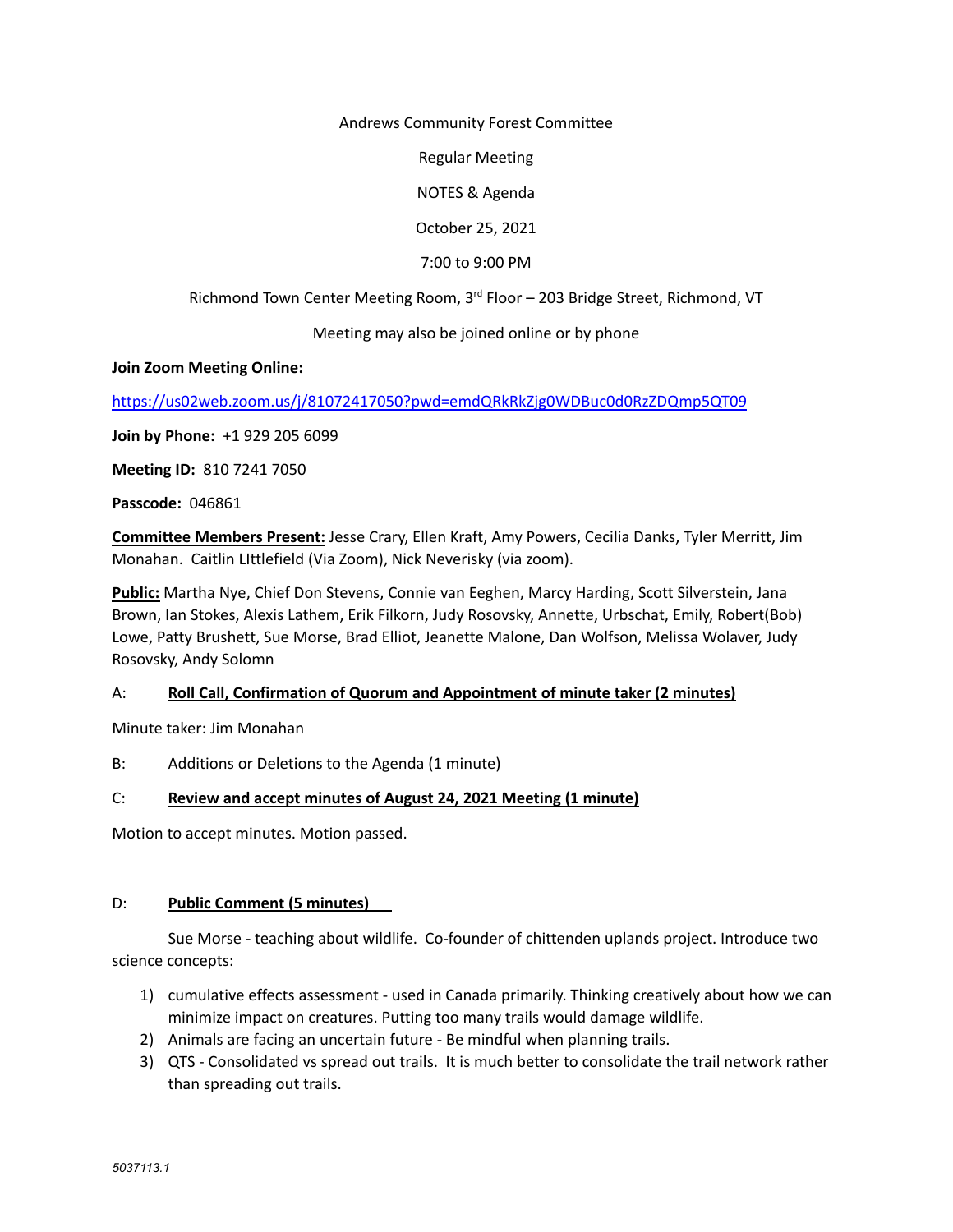4) QTS - Logging - ecological logging plan for future for ACF. Logging can mimic wildlife diversity.

Doug St. Amoure - Is there an amended plan? Where are we with the plan?

- 1) ACF approved the trail design
- 2) management plan needs to be amended due to change in the concept map
- 3) Involve the public, circulated and take feedback
- 4) Habitat is fragile. Concerned about the amount of traffic on the trails.

#### Bob Lajoile

1) Hunted Andrews land for many years. Concerned about the deer yards and wintering for deers. He wants to see people in the woods to enjoy it, but not too many. Be balanced in the approach.

Marcy Harding - People lose track that there is a conservation easement. The foundation for everything that happens is based on this document. Keep it in mind that it needs to be in line with easement. Is the trail design in line with the easement from VLT.

Brad Elliot - Is this process of revision management plan public? When will the public see it? Will we only have one week to view it before making a comment?

● Discovered some rare plants on his walk last week.

### E: **Proposal for Indigenous Land Use Rights & Land Acknowledgement \*\* (20 min)**

Scott Silverstein - Introducing Chief Don Stevens. Interested in recognizing the Abenaki culture through land recognition.

- No Land ownership only land stewardship
- Wants land in management plan to have language around Abenaki protections

Chief Don Stevens has many land access agreements with multiple towns and organizations.

● Manage the forest in terms of animals and trees - Keep their needs in mind. We can coexist with animals in the forest. You can allow people to also be in the forest.

Richmond Racial Equity [in conjunction with the Nulhegan Band of the Coosuk Abenaki Nation] proposes an addition to the Andrews Community Forest (ACF) Management Plan establishing the following rights in perpetuity for persons of Indigenous ancestry:

- 1. Fishing, hunting, and trapping rights for those holding the appropriate license (available free from the Vermont Fish & Wildlife Department to registered tribe members). *"Trapping could be excluded" - Don Stevens*
- 2. Rights to collect plants and plant roots, mushrooms, leaves, needles, twigs, cones, nuts, flowers, and berries, with no limitations. *"Add ...and other edible items" - Don Stevens*
- 3. Rights to collect sap and resin from trees such as maple, birch, white pine, and balsam fir.
- 4. Rights to collect small quantities of the bark and inner bark of trees for medicinal purposes.
- 5. Use of the land for ceremonies.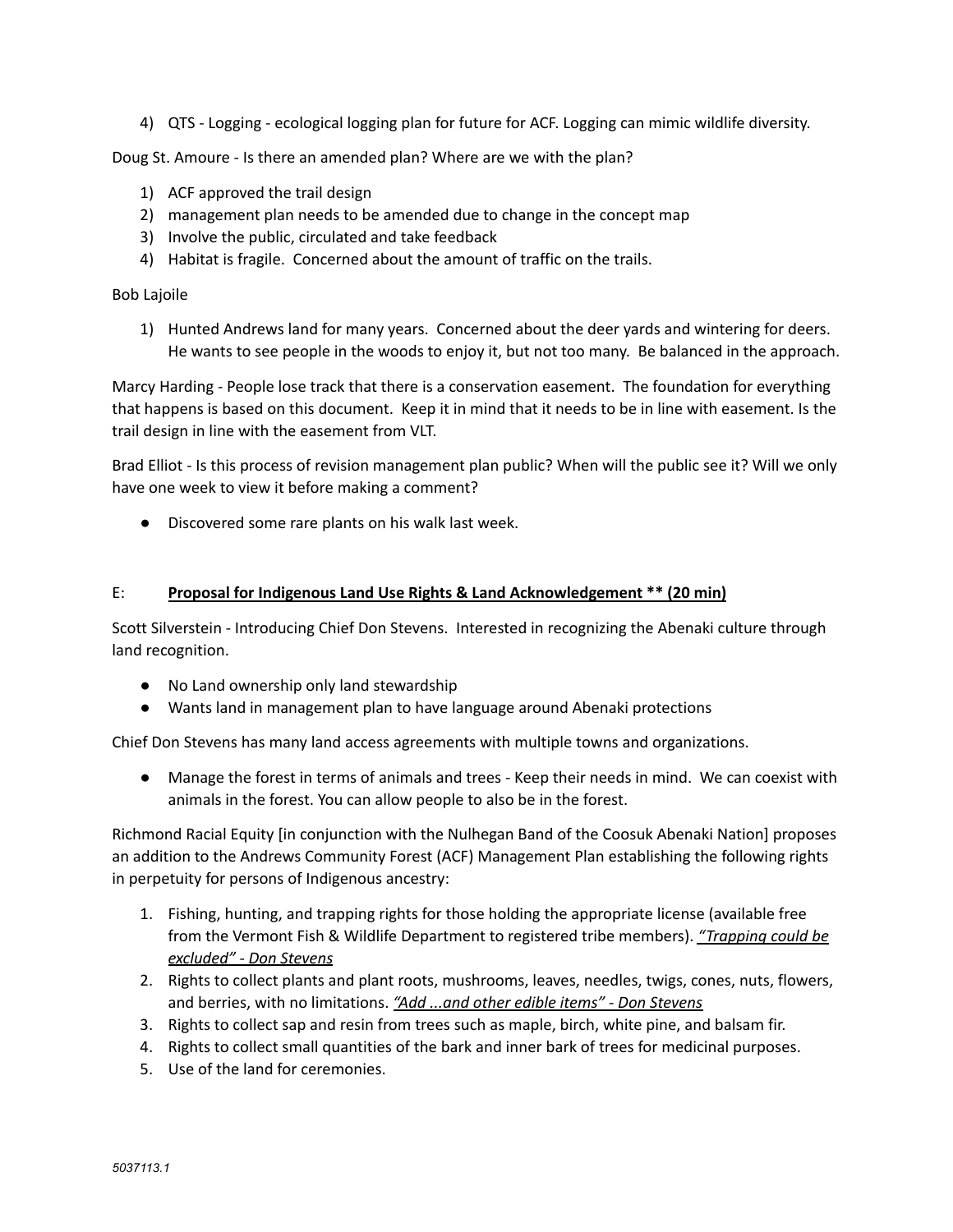In addition, Richmond Racial Equity proposes utilizing the ACF trail network and entry points to offer public education about the Abenaki people, including the following specific initiatives:

- 1. Interpretive signage at the East Main Street entry board describing the Abenaki historical presence and way of life.
	- a. Visual Maybe a barcode with more information. Named after what is there
- 2. Abenaki names for trails, with English translations, to be shown on trail maps and signs.

# F: **Community Feedback on Trail Design to Date – Support and Expressions of Concern (20 min)**

The committee needs to understand how we handle public comments. All statements/emails are public record.

Communicate back to folks who have emailed the committee with their opinions to see if it should be made public. We should have a system of communication. Funnel all emails through the ACF gmail account.

- What does the selectboard do with comments?
- Possible Google Form to collect public comment.

## G: **ACF Management Plan Revision Status and Process Forward (45 min)**

Open public comment after the management draft plan.

The committee will look at the revised management plan at Nov. meeting and then give the public time before the Dec. meeting to make comments.

At November meeting, dedicate a majority of the time to review the plan and get it so it is ready for public view and comments.

- How long do you keep open the public comment?
	- 1-2 weeks for comments
- Motion to utilize language from VT State Wildlife in terms of tree stands. Amy P made a motion and Tyler seconded. Motion passed unanimously. Nick will follow up with the specific language.
- Management alternative to Selectboard
	- $\circ$  2 alternatives for the public to look at based on the comments that we have received so far.
		- Plan 1: the approved Arrowwood/Sinuosity plan
		- Plan 2: What would that look like?
			- Will reach out to Arrowwood/sinuosity to see about possible review of a plan 2 and see how it would look ecologically.

# H: **Communication Strategy (FPF, FB, Times Ink, etc…) (10 min)**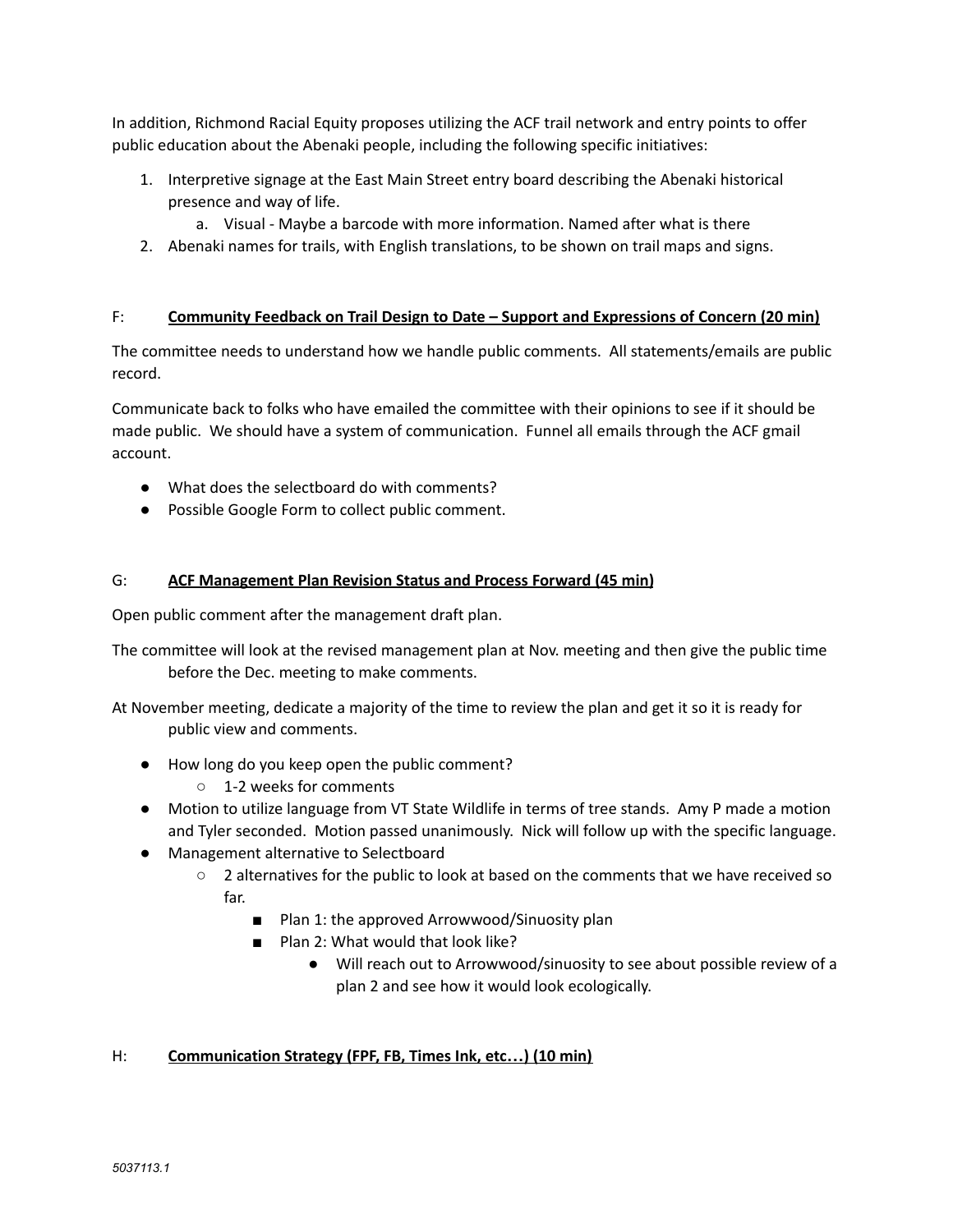- Jesse will lead the subcommittee to keep the public up to speed on the process and what are next steps are along with some basic timelines.
	- Working on Updating Management Plan Ellen/Nick
	- Aim for last week in November to have a Problem Solving Session Caitlin
	- Contact Arrowwood/Sinuosity Jim/Caitlin
- Listening session When, How
- Move forward with management Plan revision
- Cecilia work with Abenaki and language
- What are we asking of Arrowwood/Sinuosity
	- Current or Compromise Is compromise sound ecological.

#### J: **Other and old business follow-up (15 Minutes)**

- i. Resolution of Issue Related to Inappropriate Posting to ACF Facebook Page
- ii. Transportation Committee 2022 transportation planning projects and Feasibility for Path from Town to ACF
	- a. Interested in any ideas for ways to get to the Town Forest from Town? i. Trail through land owners? Bring ideas forward
- iii. Conservation Committee Recommendation for New ACF Committee Member a. CCR has a couple of candidates and will meet and vote in November.
- iv. Beyond the Strut Hunt at ACF

Below is the Chat from the people that were on Zoom: These were copied and pasted into this document.

From Patty Brushett to Everyone: 07:30 PM

How lucky we are to have Sue

From Emily (she/her) to Everyone: 07:30 PM

Agreed, Patty! Thank you Sue!

From Chief Don Stevens to Everyone: 07:34 PM

If you create spaces to promote wildlife habitat and also agro-forestry, you can coexist. Our people have been grooming the forest for thousands of years. You just have to manage with those things in mind

From Nick Neverisky to Everyone: 07:40 PM

Trails proposal from Arrowwood and Sinuosity, voted on by the ACF committee: https://arrowwoodvt.com/acf/

From Me to marcyharding: (Direct Message) 07:45 PM

thank you, Marcy. I really want to respect Chief Don Steven's being on the call today. We're already over 30 minutes past when we were going to give him time. I look forward to hearing your feedback on the trail design.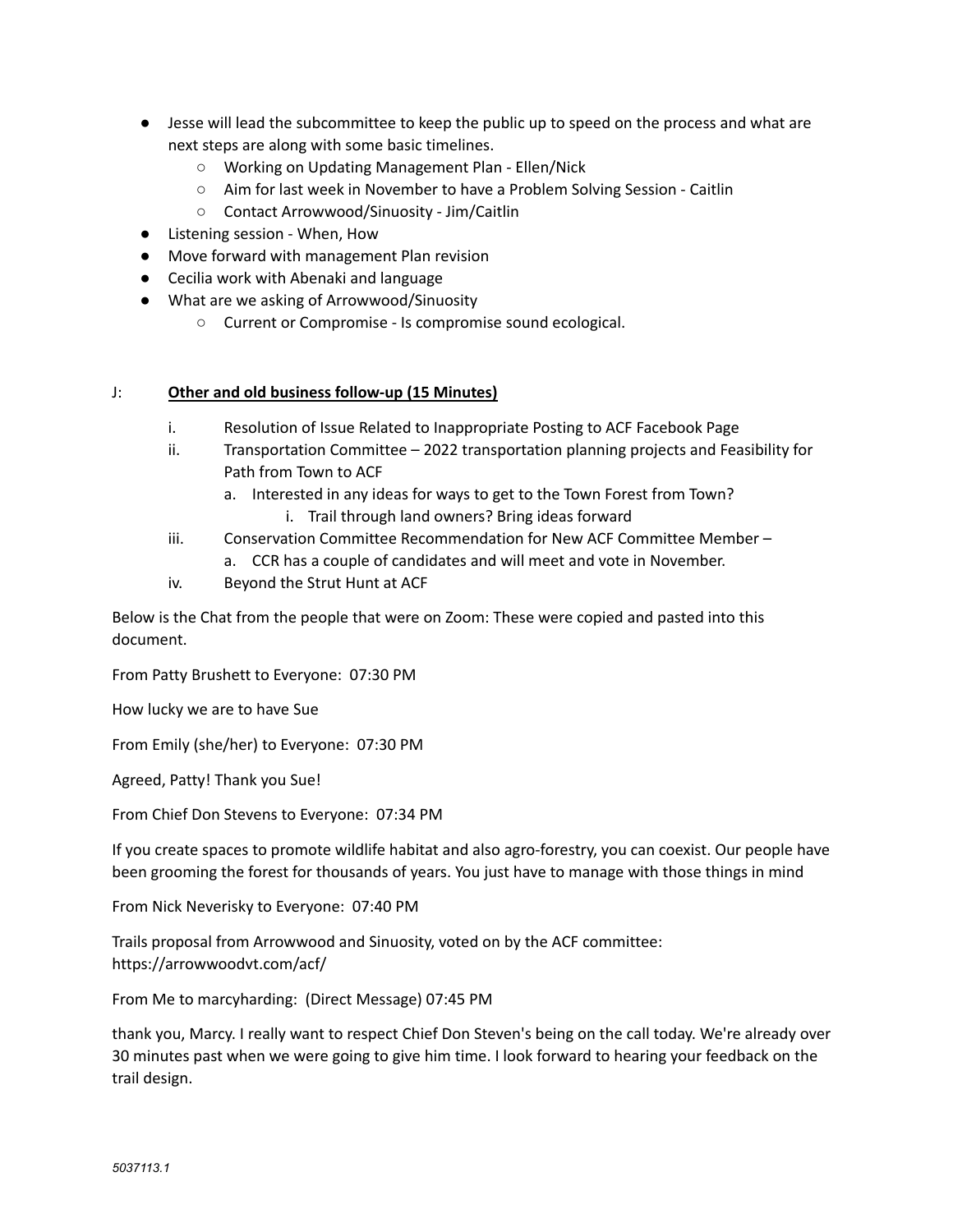From Erik Filkorn to Everyone: 07:51 PM

I had the good fortune to participate in the Road Ecology training run by Sue when I worked at VTrans. The committee would be wise to carefully consider her comments. I also think revising the relatively new management plan to accommodate a use that runs counter to the plan feels like the trail wagging the dog.

From Connie van Eeghen, she/her to Everyone: 07:55 PM

I am a Richmond resident and support the Indigenous Land Use Rights & Land Acknowledgement proposal as amended by Chief Stevens.

From Judy Rosovsky - VT to Everyone: 07:57 PM

FYI the easement allows trapping but the general sentiment was that it was not an appropriate activity for a town forest that would be likely to have dogs and kids running all over the place, so it was excluded in the management plan.

From Patty Brushett to Everyone: 08:01 PM

I'd like to see signs that have pictures of the plants the Abenaki use and how.

From Emily (she/her) to Everyone: 08:04 PM

I fully support the Indigenous Land Use Rights & Land Acknowledgement proposal as amended by Chief Don. lt would be amazing to have Abenaki signage as well. Thank you for working together to acknowledge this and work together to love and maintain the land.

I am a Richmond resident too!

From janabrown to Everyone: 08:04 PM

Thank you Chief Stevens for your insight and assistance with this proposal.

From Patty Brushett to Everyone: 08:05 PM

I agree

From Chief Don Stevens to Everyone: 08:17 PM

Please take care everyone. If I am needed further, please get my contact information from Scott. Wliwni (thank you) for considering our people. Be Well Chief Stevens

From Me to Everyone: 08:18 PM

Thank you Chief Stevens!

From alexis lathem to Everyone: 08:19 PM

Thank you Don Stevens. We look forward to working on this proposal.

From alexis lathem to Everyone: 08:42 PM